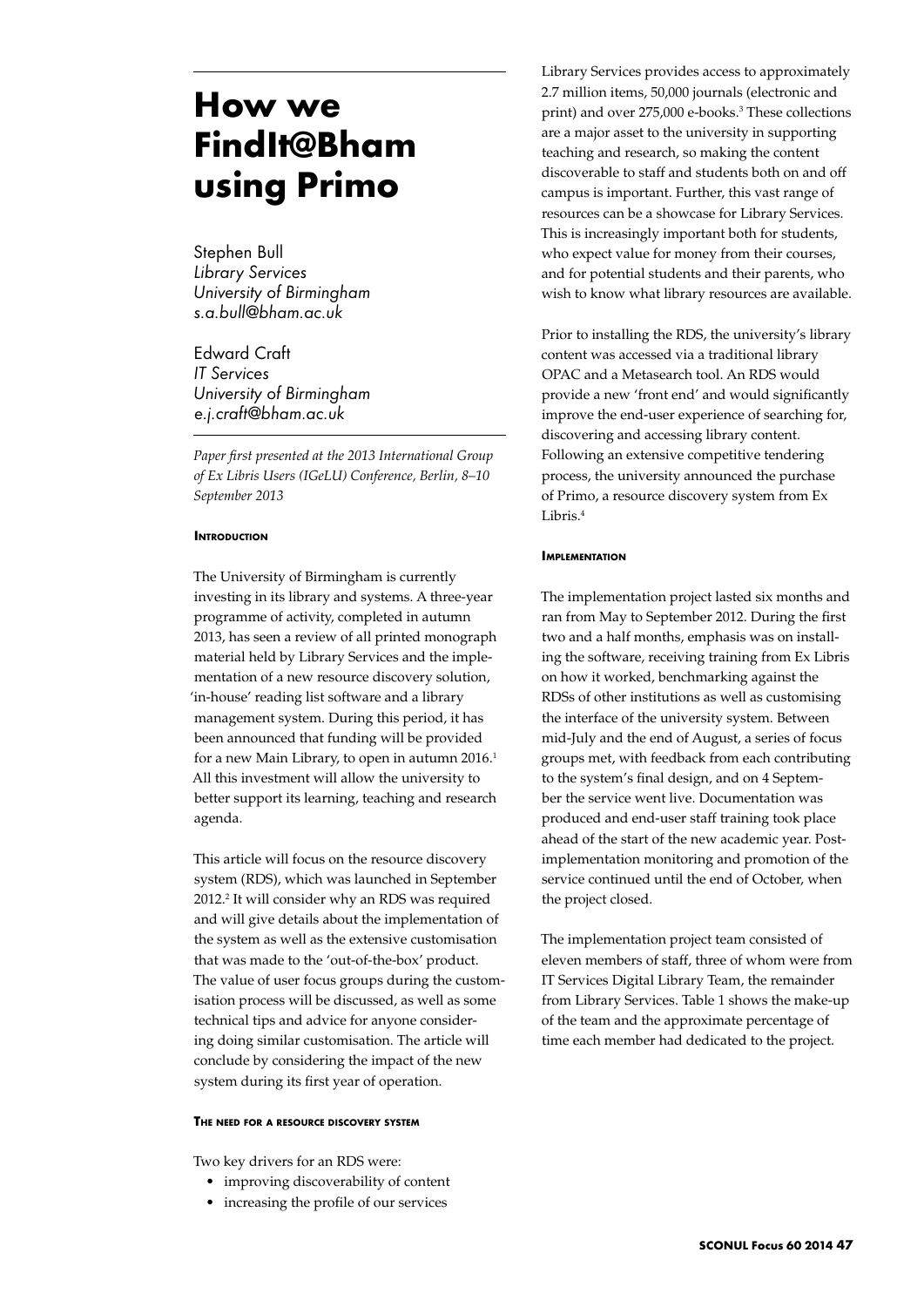| Role                             | <b>Full-time equivalent</b><br>(FTE) on project |
|----------------------------------|-------------------------------------------------|
| <b>IT Services</b>               |                                                 |
| Implementation<br>Manager        | 0.1                                             |
| Digital Library<br>Specialists   | $0.7$ and $0.2$                                 |
| <b>Library Services</b>          |                                                 |
| Project Manager                  | 0.5                                             |
| Metadata Rep                     | 0.2                                             |
| Serials/e-resources Reps         | $0.2$ and $0.2$                                 |
| Library Customer<br>Support Reps | $0.2$ and $0.2$                                 |
| Subject Librarian Reps           | 0.2 and 0.2                                     |

*Table 1 Make-up of the project team*

# **Customising the RDS**

Customising the RDS to best meet the needs of staff and students was an important aspect of the project to which significant time and attention was devoted. Numerous different home pages were considered. Features from each design that were liked by the project team were taken and used in the final interface design. These included:

- • strong University of Birmingham branding, including image of the iconic red-brick buildings on campus
- • 'Google-like' search box in a prominent, central location
- brief description of what the service does
- icons containing links along the bottom rather than along the right-hand side of the screen
- • text kept to a minimum

The name of the RDS was decided by a Library Services staff competition, for which forty entries were received. *FindIt@Bham* was chosen as it clearly links to the Birmingham brand, it says what the service does and it is the familiar name that has been used as the SFX link resolver<sup>5</sup> for a number of years.

The final design and branding for the University of Birmingham Resource Discovery System is shown in Fig. 1. The backdrop features the university's redbrick Aston Webb Building and Great Hall along with the iconic campus clock tower.

#### **Focus groups**

An important part of the project was to gauge the opinion of users on customisation and usability. To this end, six semi-structured focus groups were arranged: four towards the end of July and two in mid-August. In each round of focus groups there was a student group and a staff group, with representation from subject areas across the university. (The former group comprised students from all levels of study and the latter was made up of academic, academic-related and support staff.) In the July round there were also two Library Services staff groups. Recruitment for the groups was via a number of channels, including recognised university e-mail channels, the Guild of Students, subject librarians, as well as posters around the library. Refreshments were provided for each group, with staff receiving lunch, and student volunteers a £10 Amazon voucher. In total, approximately 70 volunteers took part.

An outcome of the focus groups was that changes were made to the system. Perhaps the most



*Fig. 1: Final design for the University of Birmingham Resource Discovery System, branded* FindIt@Bham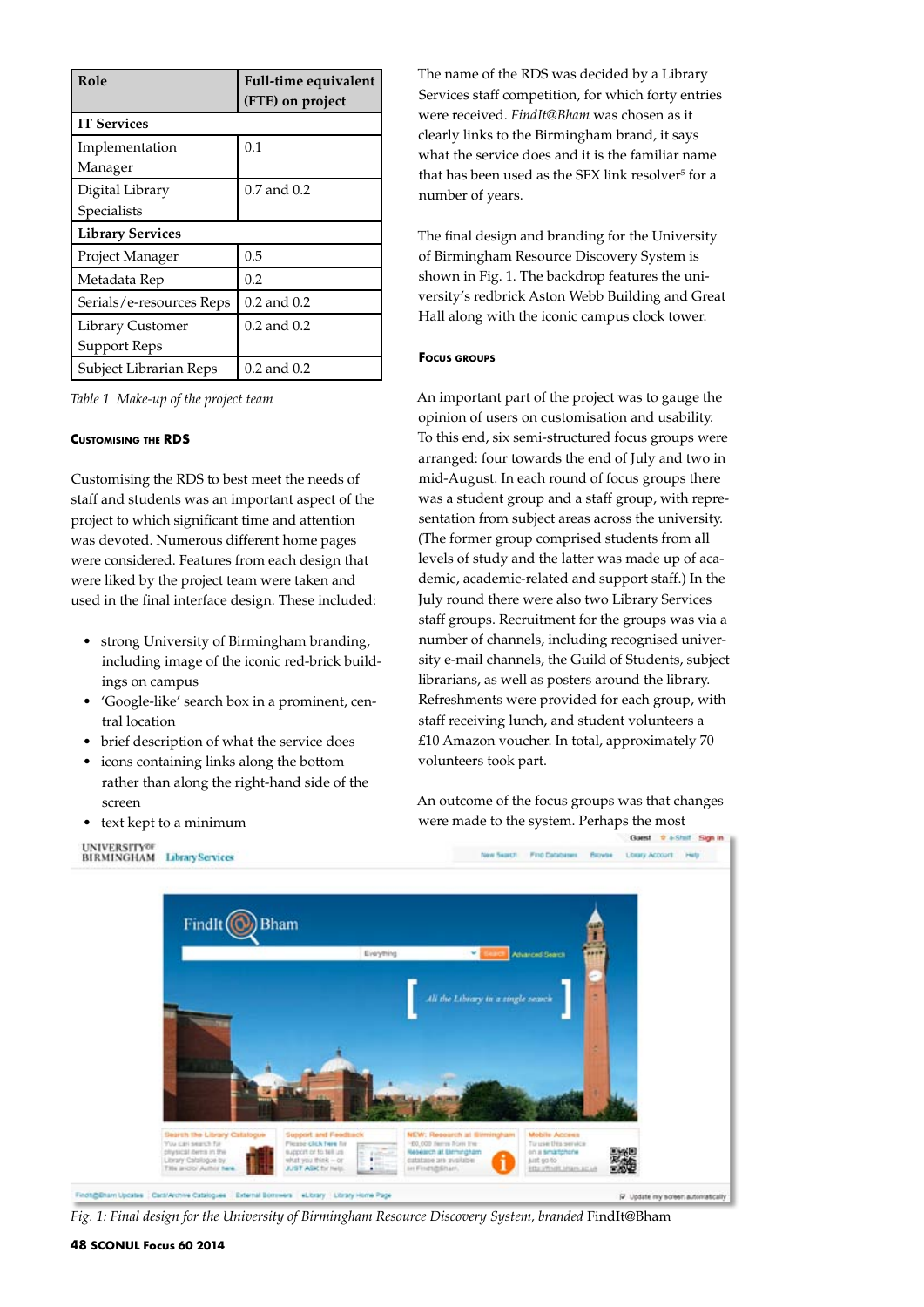discussed item was the drop-down menu (known as 'scopes') next to the search box. Feedback suggested that it wasn't clear what the terminology of the scopes meant and that there were too many of them. (There were approximately fifteen at the time of the focus groups, and they had already been reduced by the project team from the approximately thirty included in the 'out-of-thebox' product; the number of scopes was eventually reduced to seven.) In addition, the terminology was improved, with a definition 'pop-up' that appeared when the scope was hovered over. The default scope was set to 'Everything' rather than the more restrictive 'Library catalogue' scope (which included only content that the university owned or subscribed to). This was to ensure that the extra content from the *Primo Central* repository<sup>6</sup> would be readily discoverable. To ensure that material that was owned or subscribed to by the university was easily found, these results were 'boosted' towards the top of the results list.

Other changes resulting from the focus groups included: ordering of the 'facets' (refine options on the results screen); making the 'Sign in' button clearer (required to access all available content and check library account); creating separate tabs within the 'Find database' part of the system for 'Search by name' and 'Search by subject'; further customising the 'Advanced search'.

The key benefit of the focus groups was that opinions from end-users and Library Services staff not directly involved with the project could be taken into account. The discussions were invaluable both in terms of gaining feedback and ideas, and in gauging whether suggestions / comments made were unique to one or two participants or whether they represented a consensus. Finally, and perhaps most importantly, the focus groups provided an endorsement that, overall, *FindIt@Bham* met with user approval.

# **Customising** *FindIt@Bham* **from <sup>a</sup> technical perspective**

From a technical perspective, customisation began once a supplier was selected. Library staff were asked to visit existing websites – commercial sites such as Google and Amazon as well as other institutions' RDSs – both Primo and non-Primo – and feed back on what they liked and disliked about online searching.

The results of this and subsequent feedback from the focus groups was overwhelmingly positive, especially when compared with eLibrary, the previous RDS based on a pre-Metalib+ combination of *Metalib*<sup>7</sup> and SFX,<sup>8</sup> which lacked Library Management System (LMS) integration. The overall workflow of Primo's searching was liked, in particular:

- being able to do searches on datasets without having to pre-authenticate
- integration with LMS, institutional repositories and other data sources
- limiting by search scopes
- • display and navigation of results, including refining by facets
- saving of searches and items to personal spaces once authenticated.

This was fortunate as there was neither the time nor resources for the sort of large-scale user interface (UI) redesign project that other institutions have undertaken.

However, as the implementation project proceeded, it became clear that whilst a total redesign would not be needed, the number of trivial and not-so-trivial customisation requests would be substantial. These customisations can be grouped by increasing levels of complexity, increasing skill requirements and decreasing levels of support that can be expected from Ex Libris.

#### *Back Office customisation*

Primo includes a Back Office interface through which the administrator can control how and when Primo harvests data from sources, the rules by which those data are processed into a format searchable / displayed within Primo and the scopes and facets that enable results to be limited pre- or refined post-search.

All UI customisations done through the Back Office are created within administrator-defined 'views', and the view shown to a user is decided either by the user's location (IP address), institution or defined as an URL parameter. This allows the University of Birmingham to present an OPAC view on dedicated library PCs, which shows only an advanced search, omits links to online resources and has the university's site libraries as scopes. However, the downside of configuring multiple views is that changes are not inherited from one to another – any subsequent customisation needs to be manually applied to all relevant views.

# *Static HTML and CSS*

Beyond the Back Office, customisation extends to the cosmetic layout of the UI. In the first instance this is achieved by editing the 'boilerplate' or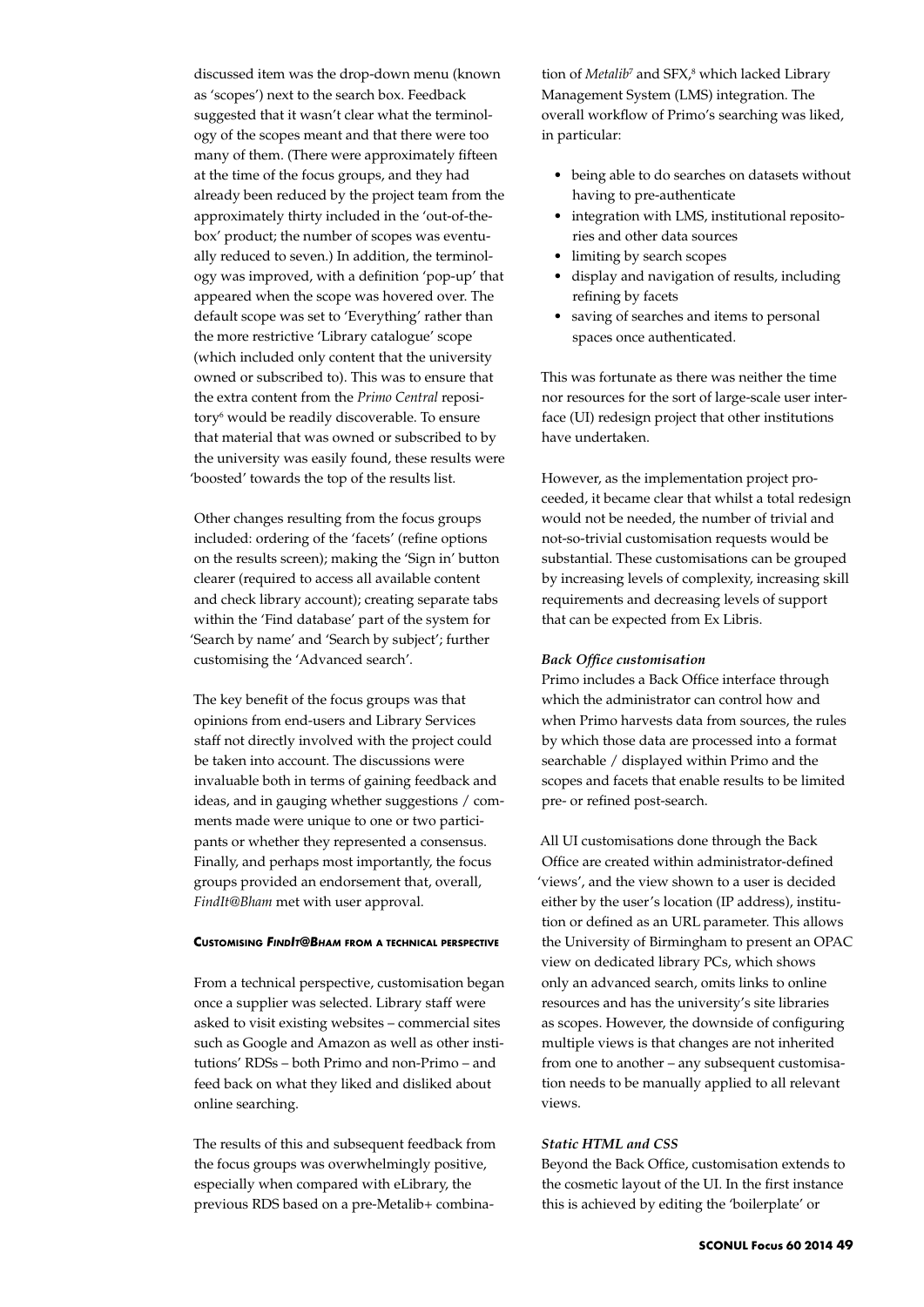static areas of the screen and the CSS (Cascading Style Sheets) that control page design.

As the name suggests, changes to the static HTML result in fixed changes that apply to the whole site. For instance, changing the links in the footer will apply to all pages within Primo. It is not possible using this method to display different links depending on run-time circumstances.

Changes made to static HTML files are encouraged by Ex Libris and, as long as the files are localised (i.e. their filenames changed from the default values) the contents are safe from the effects of service pack updates.

The use of the Firefox browser's 'Inspect Element' functionality to preview and prototype changes was essential in Primo customisation. When viewing the Primo UI using Firefox, right-clicking on any part of the screen and selecting 'Inspect Element' shows where that element is created in the page's HTML and the CSS that dictate its appearance. Where this functionality excels is that it is possible to edit or add CSS rules manually, and the amended page is shown in the browser without affecting other users.

The process for making Primo CSS changes was to use Firefox / Inspect Element to preview changes locally, then transfer that change to the Primo staging server to produce a prototype visible to library staff. Routinely – after approval – the staging server configuration is migrated to the production server to make the change live to all users.

As well as changing the appearance of an element, the CSS attribute {display:none;} can be used to hide unwanted elements from view. This is recommended in Ex Libris documentation for the suppression of unused tabs, although it is both inefficient (the suppressed code takes time and network resources to load even if not displayed – of particular concern for users with low-bandwidth and / or mobile devices) and unsecure (any content hidden in this way can be uncovered by inspecting the source code of the page).

# *JavaScript/jQuery in Static HTML*

While changes to the HTML, CSS and images are static, the alternative, dynamic changes – i.e. changes dependent on run-time circumstances – can be made by using JavaScript, a simple but powerful scripting language embedded within HTML as commands within the

<script> … </script> tags. This is then executed in the user's browser as the web page is loaded.

(One feature to be aware of is that, unlike serverside processing languages, the JavaScript source code is visible to all users and is not suitable for proprietary / confidential information.)

The Primo UI is made up of tiles: ones created by the Primo core code (such as the results list), ones created in Java by Ex Libris (in JSP [JavaServer Pages] such as the 'Find databases' 'light-box') and the static HTML files discussed in the previous section. It is in this latter type of pane that institutions can add JavaScript code to create dynamic content.

The key to the use of JavaScript is to understand how the location within the UI of the static HTML tile dictates when a script is executed:

*Header.html* and *footer.html* files appear at the top and bottom of every page and so code in them is executed for every Primo page. Header code is executed before the page loads, so is ideal for page redirection. Footer code, run after the page content loads, can be used for dynamic layout changes. However, it should be noted that footer code is executed before dynamic tabs are created, so it cannot be used to rearrange these.

The *featured.html*, *news.html* and *service.html* static HTML files are used to create the Primo home page. Code here is executed before the footer is created so should not be used to change the layout of that pane dynamically. In the University of Birmingham customisation these files are used to redesign the home page layout seen in Fig. 2.

A final static HTML file is *ideasbrief.html*, which appears after each page of results. This customisation illustrates the difference between static and dynamic content. A static use would be to provide information on what to do after an unsuccessful search: the 'iRecommend' bullet point in Fig. 2 below. Alternatively, JavaScript can be used to generate dynamic links to external web searches – the other bullet points in Fig. 2.

# *JSP editing*

In the previous section it was stated that in the Primo UI there are JSP (JavaServer Pages) tiles as well as static HTML ones. These are written by Ex Libris in Java rather than HTML and are not designed to be easily edited. As well as requiring a greater level of technical understanding, chang-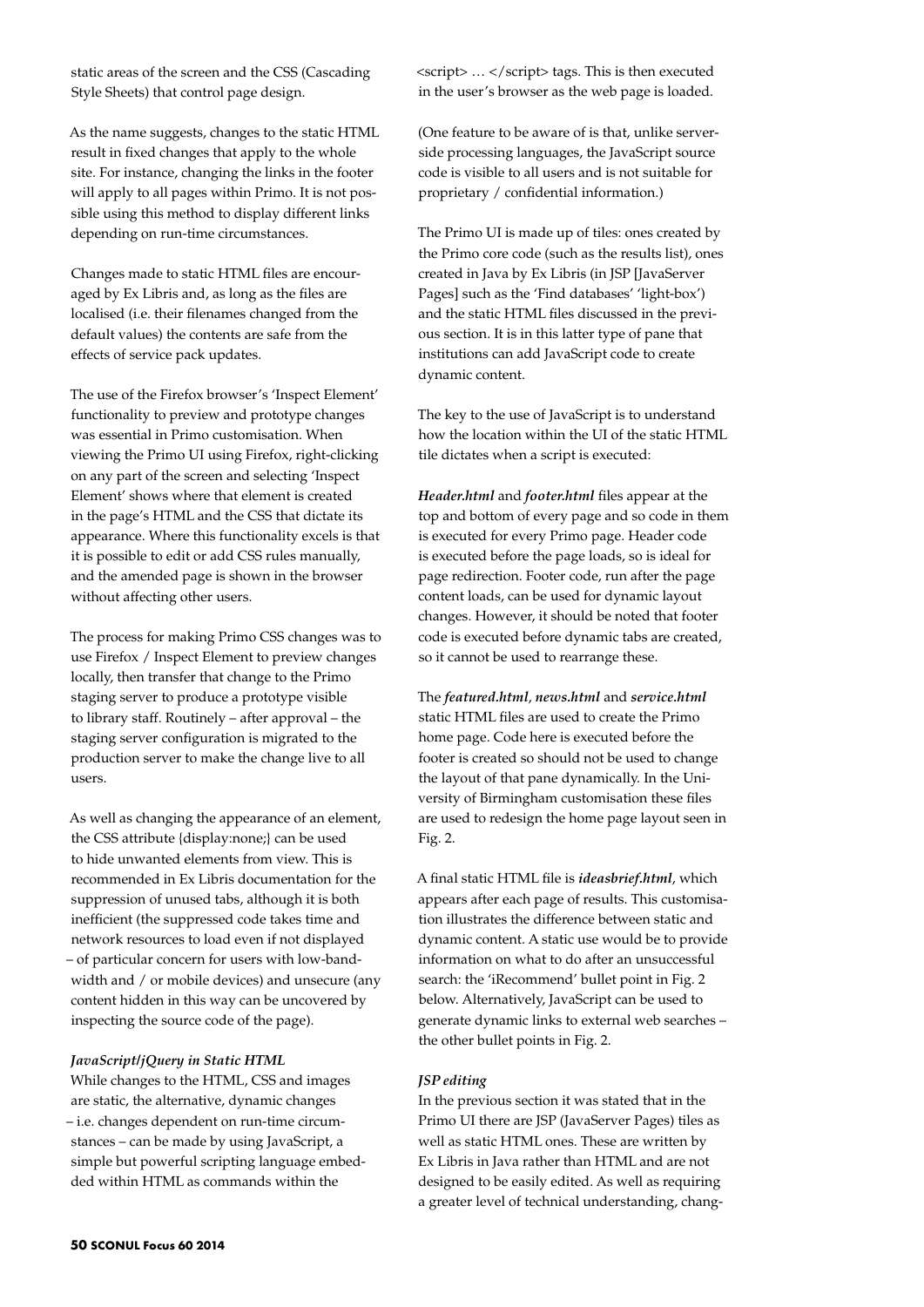



ing this code is not supported by Ex Libris and is not recommended unless administrators are confident in their programming skills.

However, there are customisations that are simply not possible without resorting to editing JSP. An example is users' complaint that the default design of the 'Find databases' light-box is confusing. No customisation of this feature is possible through the Back Office; CSS allowed insufficient latitude in layout and there are no static HTML files in which to embed JavaScript.

Instead, this customisation was achieved by directly editing the search\_db\_cdata\_content.jspf JSP file to rearrange the search box's fields into separate tabs and display or hide each section on tab selection. Some CSS editing was also required to 'smarten up' the redesigned page. It is essential, when editing JSP files, to save copies of files AFTER changes are made as well as before as they are not safe from Ex Libris' service packs.

In addition to customising the look and feel of the user interface, local changes were made via the Back Office to the data harvested by Primo. This was done by both adding further data sources (including the university's research publications in PURE,<sup>9</sup> electronic theses in the EThOS repository<sup>10</sup> and the in-house developed Reading Lists system) and extending the data displayed for existing data sources by editing Normalisation Rules.

As an example of the extension of the template Normalisation Rules, *FindIt@Bham* produces useful links within an item's details tab (as shown in Fig. 3, where the highlighted parts of the corresponding URLs are dynamic and derived from the Primo data) to provide direction to:

- search beyond the University of Birmingham using COPAC, a combined catalogue of over 70 UK national, academic and specialist libraries
- SUNCAT, the Serials Union Catalogue for the UK research community, obviously only applicable to serials – items with an ISSN
- a persistent link back to this item in FindIt@ Bham. Users are recommended to use this link to reference any items that they find in FindIt@Bham or if they need to embed a link to resources in third-party web pages or the university VLE. By using this link instead of the 'Link to Resource' URL, Primo will ensure that the correct URL is always



*Fig. 3: The links section for a journal (Nature [ISSN 0028–0836])*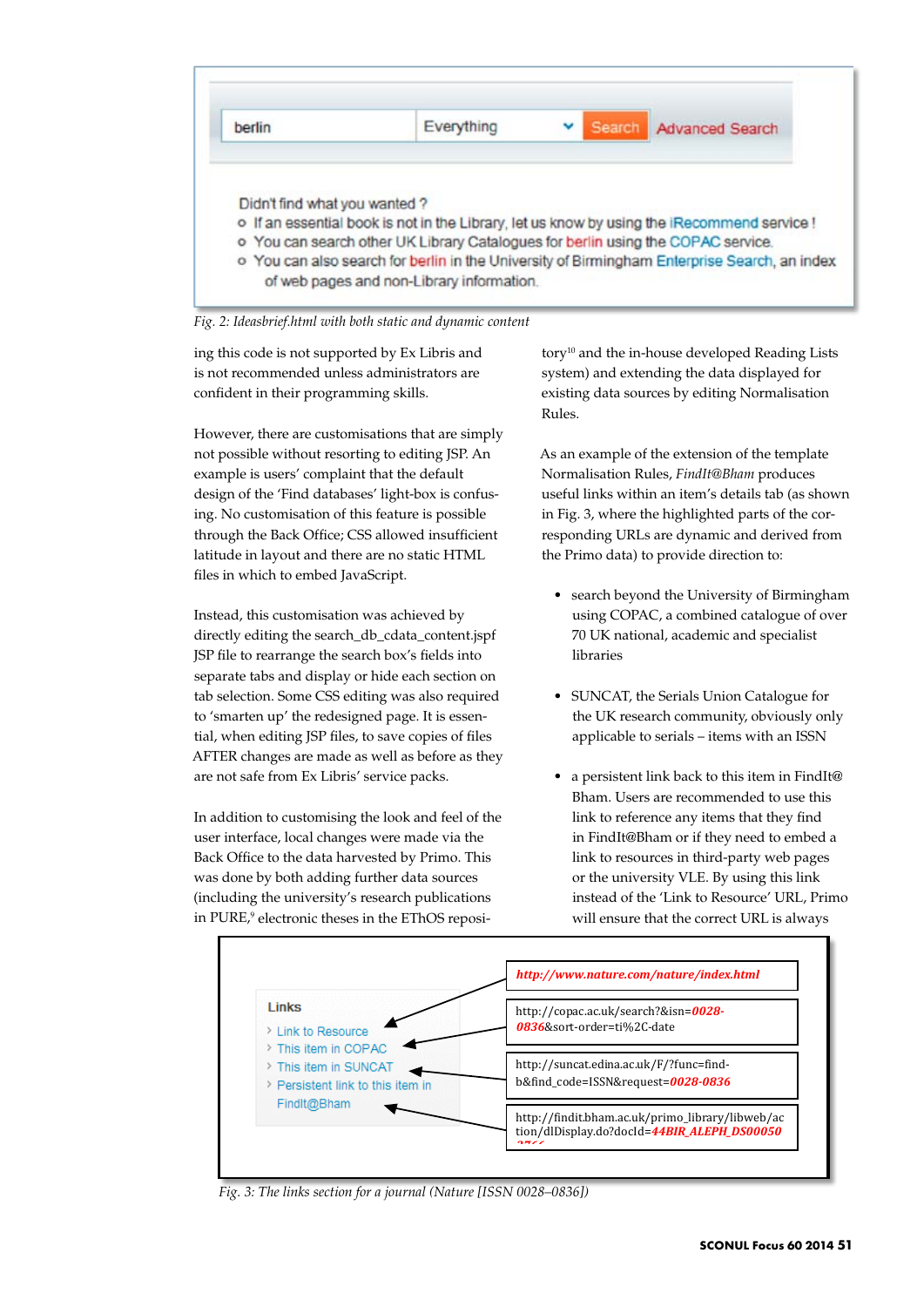presented and any authentication is correctly configured using a combination of Shibboleth, EZProxy and / or embedded credentials, depending on the resource requirements.

### **IMPACT**

The full impact of *FindIt@Bham* has yet to be studied; however, early indications from usage and feedback are positive.

The number of visits for 'resource discovery' at University of Birmingham (resource discovery is defined as: *FindIt@Bham* and eLibrary – the predecessor to *FindIt@Bham*, which was the portal to journal and e-resource access) rose by over 96% between January 2013 and May 2013, compared to the same period in 2012 before the introduction of *FindIt@Bham*. The number of visits on a monthby-month basis for both *FindIt@Bham* and *eLibrary* can be seen in Fig. 4.



*Fig. 4 Number of visits per month for resource discovery at the University of Birmingham*

Comments from the PTES<sup>11</sup> and PRES<sup>12</sup> student surveys, which took place towards the end of the 2012–13 academic year, although not explicitly mentioning the service, suggest a positive impact. For example, the four free-text comments below refer to the 'online library':

- • 'Excellent online library resources'
- • 'The availability of online and printed resources were [sic] particularly commendable, and the research facilities provided by the university library search facility and access to vast number of journals is excellent.'
- • 'Access to online library is fantastic.'

• 'As a PT student I am mainly working from home and self-directed, but the online library facilities are superb.'

# **The future**

*FindIt@Bham* has continued to evolve since its launch, with further enhancements implemented. During summer 2013, *FindIt@Bham* was 're-pointed' to Library Services' new LMS (*Aleph*, from Ex Libris<sup>13</sup>). With the new Library Management System, further enhancements to *FindIt@Bham* are likely. A more detailed evaluation of *FindIt@Bham* is anticipated during the 2013–14 academic year.

#### **DECEDENATES**

- 1 University of Birmingham (2013). *A library for the 21st century*. Retrieved 1 November 2013 from http://www.birmingham. ac.uk/alumni/giving/circlesofinfluence/ libraryNew.aspx
- 2 Ex Libris (2012). *Press releases: The University of Birmingham in the UK goes live with Ex Libris Primo and begins implementation of Aleph*. Retrieved 1 November 2013 from http:// www.exlibrisgroup.com/Category/Press-Releases
- 3 University of Birmingham (2013). *Library Services division*. Retrieved 1 November 2013 from http://www.birmingham. ac.uk/alumni/giving/circlesofinfluence/ libraryNew.aspx
- 4 Ex Libris (2012). *Primo: Empowering libraries to address user needs*. Retrieved 1 November 2013 from http://www.exlibrisgroup.com/ category/PrimoOverview
- 5 Ex Libris (2012). *SFX: The OpenURL link resolver and much more*. Retrieved 14 November 2013 from http://www.exlibrisgroup. com/category/SFXOverview
- 6 Ex Libris (2012). *Primo Central index: An upgraded search experience*. Retrieved 1 November 2013 from http://www.exlibrisgroup. com/category/PrimoCentral
- 7 Ex Libris (2012). *MetaLib: Reach out and discover remote resources*. Retrieved 14 November 2013 from http://www.exlibrisgroup.com/ category/MetaLibOverview